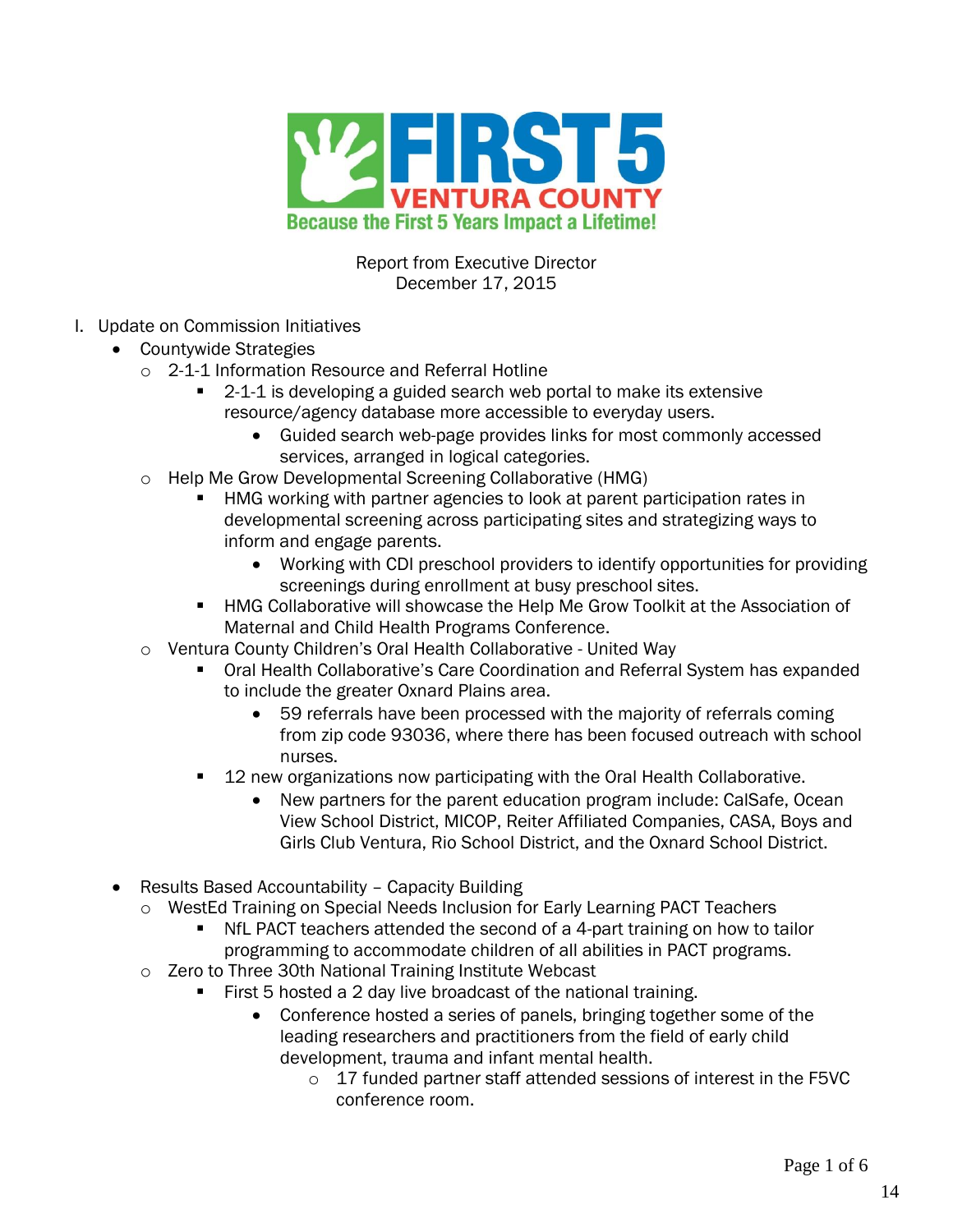- Neighborhoods for Learning (NfL)
	- o Pleasant Valley NfL Multicultural BookFest
		- Sixth Annual Children's Multicultural BookFest held at the Camarillo Community Center in early November in collaboration with Camarillo Public Library, Pleasant Valley School District and Mrs. Figs' Bookworm.
			- Booths represented cultures from around the world and incorporated dozens of volunteers to read to more than 450 families.
	- o Oxnard NfL Service Coordination and Case Management
		- NfL Family Liaisons provided services to 112 families within the first 3 months of this fiscal year, with an average of 2.25 contacts for each family and 53 referrals to service agencies.
		- **MICOP Promotoras case managers at Chavez and Harrington Family Resource** Centers bridge the connection between families and access to systems of care.
			- Promotoras worked with 199 families through September, with an average of 4 contacts for each family and 263 referrals to service agencies.
	- o Moorpark/Simi Valley NfL Partnerships
		- Justin Early Learners Academy was established by Simi Valley Unified School District in August, representing several years of partnership with the NfL. (see attached)
			- Academy houses NfL's Simi Valley Family Resource Center, PACT classes and preschool program along with the district's special needs program for children, parent-child education program and a soon to be opened preschool for school district employees – offering tremendous opportunities to collaborate with local partners.
		- "Breakfast with Santa"
			- Partnering with Moorpark Kiwanis, NfL hosted an event providing toys for 350 children and their parents.
				- o Partners also included Moorpark Unified School District, Moorpark McDonald's, Moorpark Presbyterian Church, Moorpark High School Key Club, Campus Canyon School Builders Club, Conejo Valley Youth Orchestra and a local dentist who donated dental kits for Moorpark NfL participants.
	- o NfL Learning Community Family Support Workers
		- Second Family Strengthening Learning Community held in November with approximately 25 NfL case workers in attendance.
			- Group found that basic needs represent a high need area but staff tend to be less familiar with resources or experience difficulties with referrals.
				- o Housing/shelter and immigration/legal were identified as common needs that are particularly challenging for referrals.
		- F5VC staff reaching out to relevant agencies to arrange information sessions on available resources for learning community participants.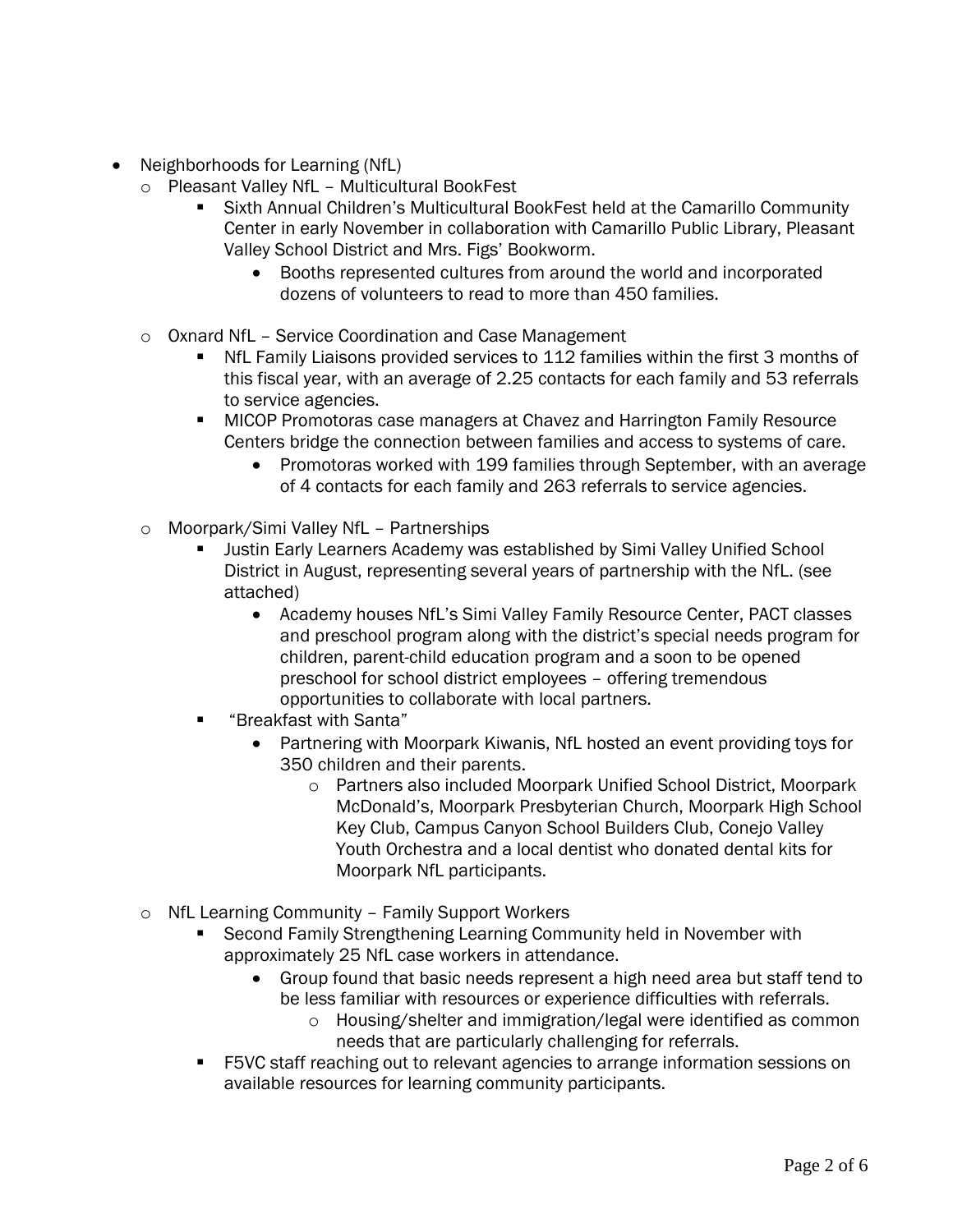- Preschool
	- o IMPACT Action Plan
		- **First 5 Ventura County submitted proposed IMPACT Action Plan to First 5** California in collaboration with the Ventura County Office of Education and Child Development Resources, Inc.
			- Action Plan seeks to seamlessly integrate all available resources, including IMPACT and CSPP Block Grant funds, to create one Quality Rating and Improvement System.
				- o To receive the full amount of IMPACT funds, Ventura's QRIS must serve 111 sites, requiring expansion to 24 new sites.
		- F5VC recently received notification that the 5 year total allocation will be increased by \$30,855, for a total of \$2,748,785.
	- o QRIS Professional Development
		- For the 4th year, VCOE is partnering with WestEd to offer Teaching Pyramid training at QRIS sites.
			- Curriculum is highly regarded as a best practice for addressing the social and emotional needs of children.
			- Approximately 67 teachers participate in the training.
				- o 6 coaches will work with new training participants and one mentor site (Harrington, administered by Child Development Incorporated).
- II. County, Regional and National Updates
	- VC Star Early Literacy Partnership
		- o F5VC is partnering with the Ventura County Star in a collaborative effort to make early literacy the social norm in Ventura County.
			- **EXECEDERITY Celebrity Reader event will host dozens of local leaders and community stars** reading to young children at sites across Ventura County to raise awareness, share the joy of books, and build a cadre of champions for early literacy.
	- Collaboration with Ventura County Probation Agency
		- o F5VC staff working closely with the County Probation Agency to coordinate services and resources for youth in probation who have children or who are currently expecting, and their extended families.
			- **Community partners in this effort also include the Rio Neighborhood for Learning** and Kids and Families Together.
	- Strengthening Families Workgroup Advancing Understanding of ACEs
		- o Trauma Informed Brown Bag in December marked the third in a series of learning forums.
			- **•** Approximately 55 participants attended the December forum focused on resilience.
		- o Presentation to Interagency Coordinating Council
			- F5 staff presented to approximately 25 Early Start and provider agency staff, many of whom were learning about ACEs for the first time.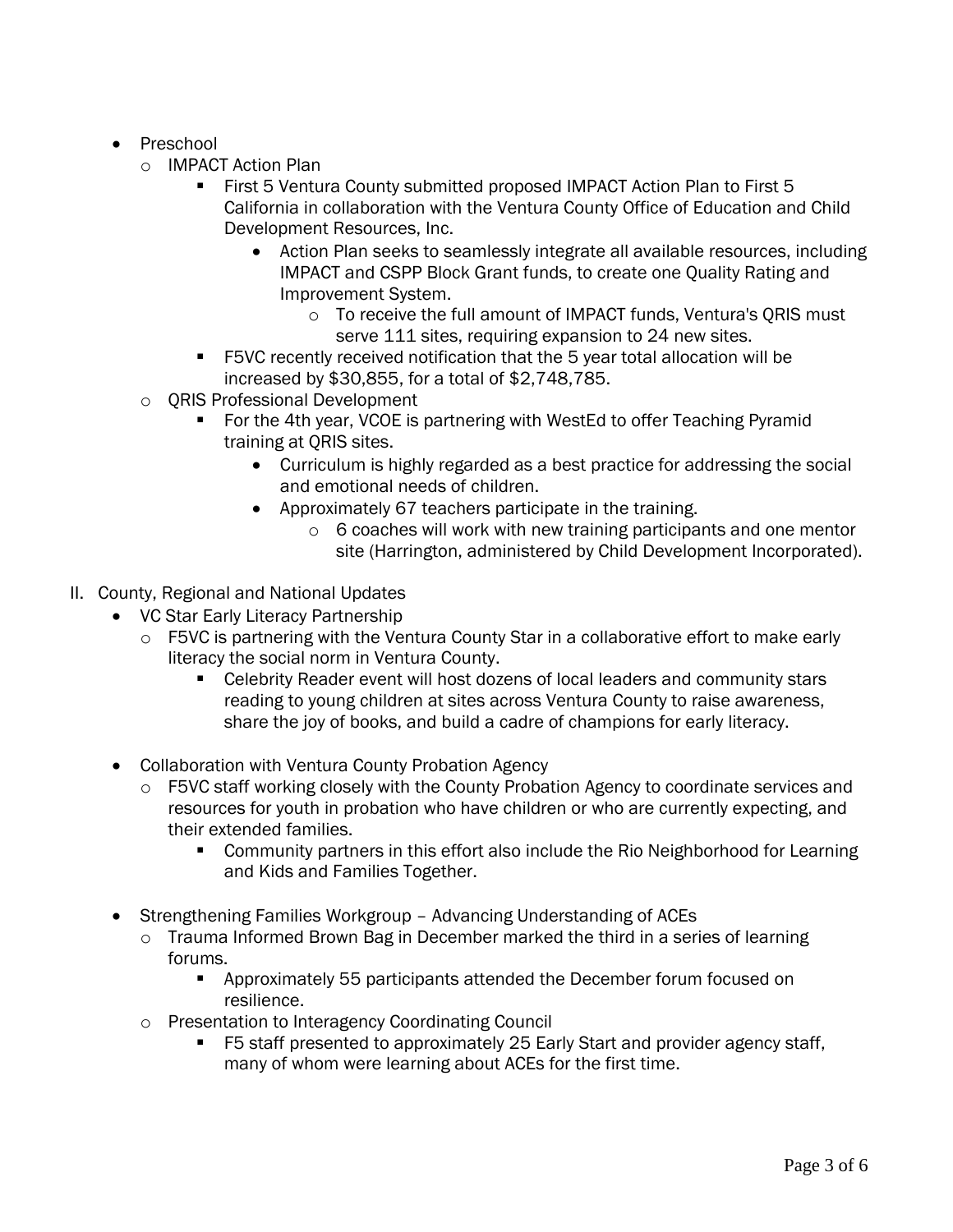- Perinatal Substance Use Task Force
	- $\circ$  First 5 co-sponsored event with the Perinatal Substance Abuse Task Force on marijuana use in pregnancy.
		- Approximately 22 health care providers attended, which included physicians from the Health Care Agency and Los Robles, members of the Perinatal Substance Use Task Force, and public health nurses.
			- Dr. James Nocon, retired obstetrician from Indiana University, was the featured speaker
				- o Dr. Nocon created a comprehensive prenatal recovery program for all forms of substance use; 80% of patients became drug free at delivery.
- "Baby friendly" Hospitals
	- o Ventura County Medical Center and Santa Paula Hospital have received renewal of their "baby friendly" status by the World Health Organization and the United Nations Children's Fund. (see attached)
		- Only 315 hospitals in the US have this designation (According to the AHA, there are 5,759 registered hospitals in the US.)
- "Early Childhood Education: Quality and Access Pay Off" James J. Heckman
	- o New study released by Professor Heckman gathers the effectiveness of a wide range of program. (see attached)
		- Results show "program effectiveness and the economic value of providing disadvantage children with access to quality early childhood programs."
- III. Upcoming Events
	- First 5 Committees
		- o Administration/Finance Committee, January 11, 2015, 3:00 5:00 a.m., F5VC offices

~~~~~~~~~~~~~~~~~~~~~~~~~~~~~~~~~~~~~~~~~~~~~~~~~~~~~~~~~~~~~~~~~~~~~~~

## PROVIDER ANECDOTE

## Hueneme NfL

Many families start their journey through the doors of the NfL under desperate circumstances and in the end, frequently report that they are thankful to have a safe place to ask for help and that as a result of NfL support systems, their living conditions have improved in numerous ways. It is often the case that the adults convey their triumphs and gratitude to the NfL. However, this year it was a kindergarten child who first reported her feelings about the EL/ PACT classes, during an outreach event that took place in front of Hathaway Elementary School where the FRC and new PACT classroom is located.

The Port Hueneme/South Oxnard Hueneme NfL reopened their doors to the community on August 24, 2015 after the end of summer break. In order to encourage participation in the numerous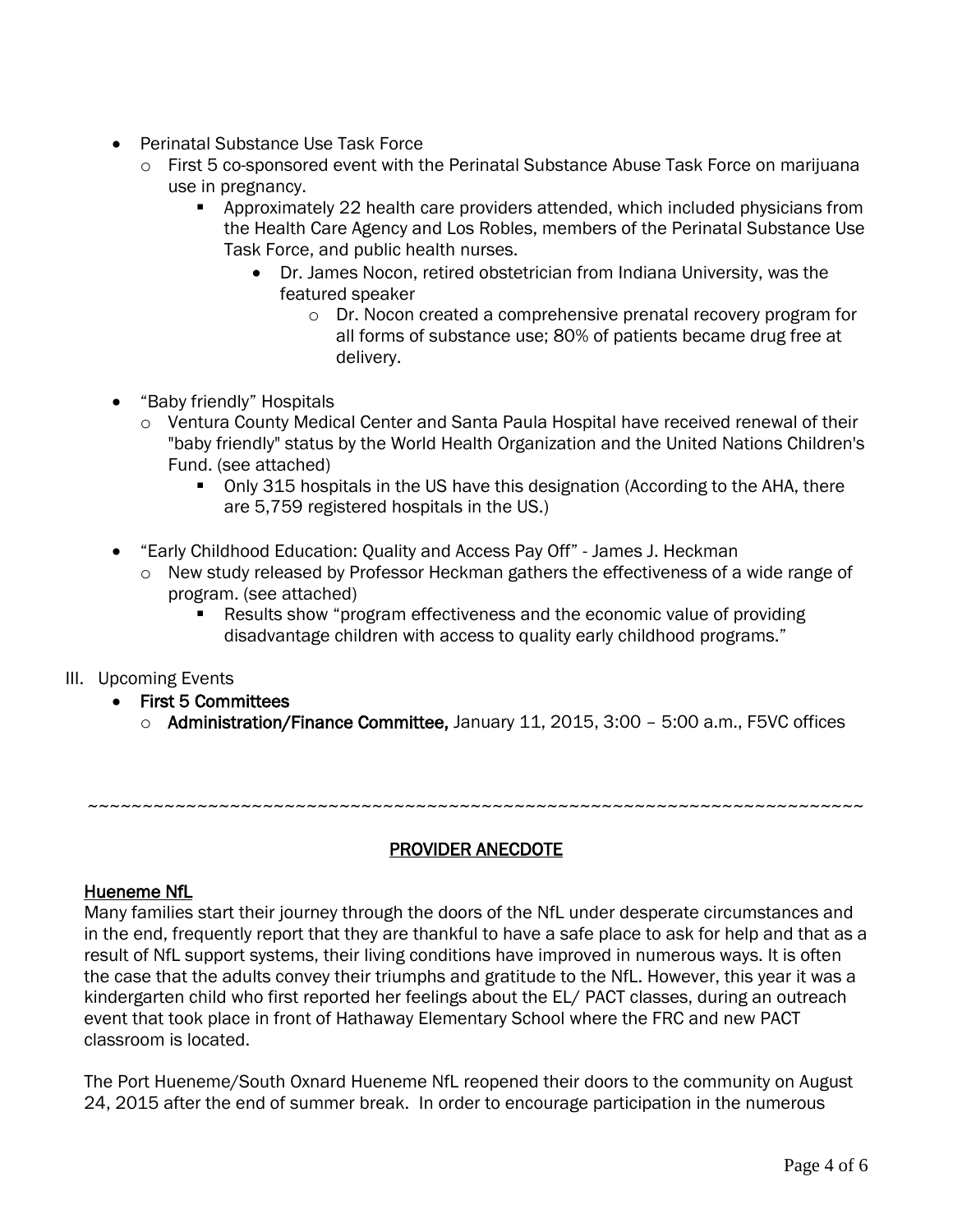program offerings, Early Learning Specialist, Claudia Vargas, had set up a table adorned with the First 5 NfL tablecloth, several colorful balloons and children's books that had been donated.

Ms. Vargas was talking with parents who had arrived to pick up their children who were in their first week of Kindergarten. As she was handing out flyers that contained information about the services provided through the NfL, a little girl happened to be walking by with her mother. She ran up to Claudia and asked if she could help. Ms. Vargas recognized the child,"Mari", who had been in her PACT classes the two previous years and she gave Mari two flyers to distribute to the parents. Not satisfied with the two flyers, Mari returned to the table almost immediately and picked up an armful of flyers! Claudia was surprised and watched as Mari eagerly handed out the flyers. Ms. Vargas heard Mari yelling excitedly to the parents, "Hey, please, come see the teacher! Meet her! I was in her class and I played and learned in her class and my mom did too! Suddenly, all eyes were on the NfL table and on Claudia. More families began approaching. Mari continued telling anyone who would listen, "I was happy in the class and I am not afraid in my class now. I am brave!" By far, Mari is the youngest and most effective volunteer that the NfL has had in helping get the word out to the community about the power of the NfL.

Mari began her journey through the NfL when she was three years old. She and her mother started attending PACT classes at the Haycox Elementary School site with her younger brother, "Tomas", who had been diagnosed with autism following a developmental screening and referrals provided by VCPH through the NfL. At that time, Mari was an independent, keen learner who consistently helped her brother in class. She also served as a role model for him and for the other children in class. With boundless enthusiasm, Mari was always eager to participate in all of the classroom activities. However, after a few months her mother became depressed and exhausted by the burden of having to take care of Tomas, her special needs son.

One day Mari's mother took an opportunity to share with Claudia that she was at the breaking point. She felt that she spent most of her time worrying about Tomas and his needs and felt she was neglecting herself, her daughter and the family. Claudia had also noticed a change in Mari's behavior. Mari had apparently fallen into a depressed state and appeared to be distracted, became easily upset, and refused to participate in class. During one particular class session, Mari had even accused her mother of not loving her.

It was about this time that the parents in Claudia's PACT class requested a piñata making workshop. Claudia agreed and she understood the significance of piñatas in the Mexican culture as a principal symbol of celebration. Parents brought in small clay pots which they and their children papier-mâchéd in the traditional Mexican style. Mari attended the series of piñata classes with her mother and it was at this point that Claudia began to observe a complete and positive change in Mari. Mari and her mother began to return to their former selves, filled with positivity and a passion for being together and enjoying themselves as a family.

Currently, Mari is attending Kindergarten at Hathaway Elementary School and continues to be an advocate for the Port Hueneme/South Oxnard Neighborhood for Learning. Through the assistance of the NfL and the Hueneme School District, Mari's' brother is currently attending San Miguel School for children with special needs. Mari and her family were able to overcome their challenges and improve their lives by taking advantage of NfL services including attending EL/PACT classes, Triple P Seminars, Parent Support Groups, individual counseling through City Impact and received a